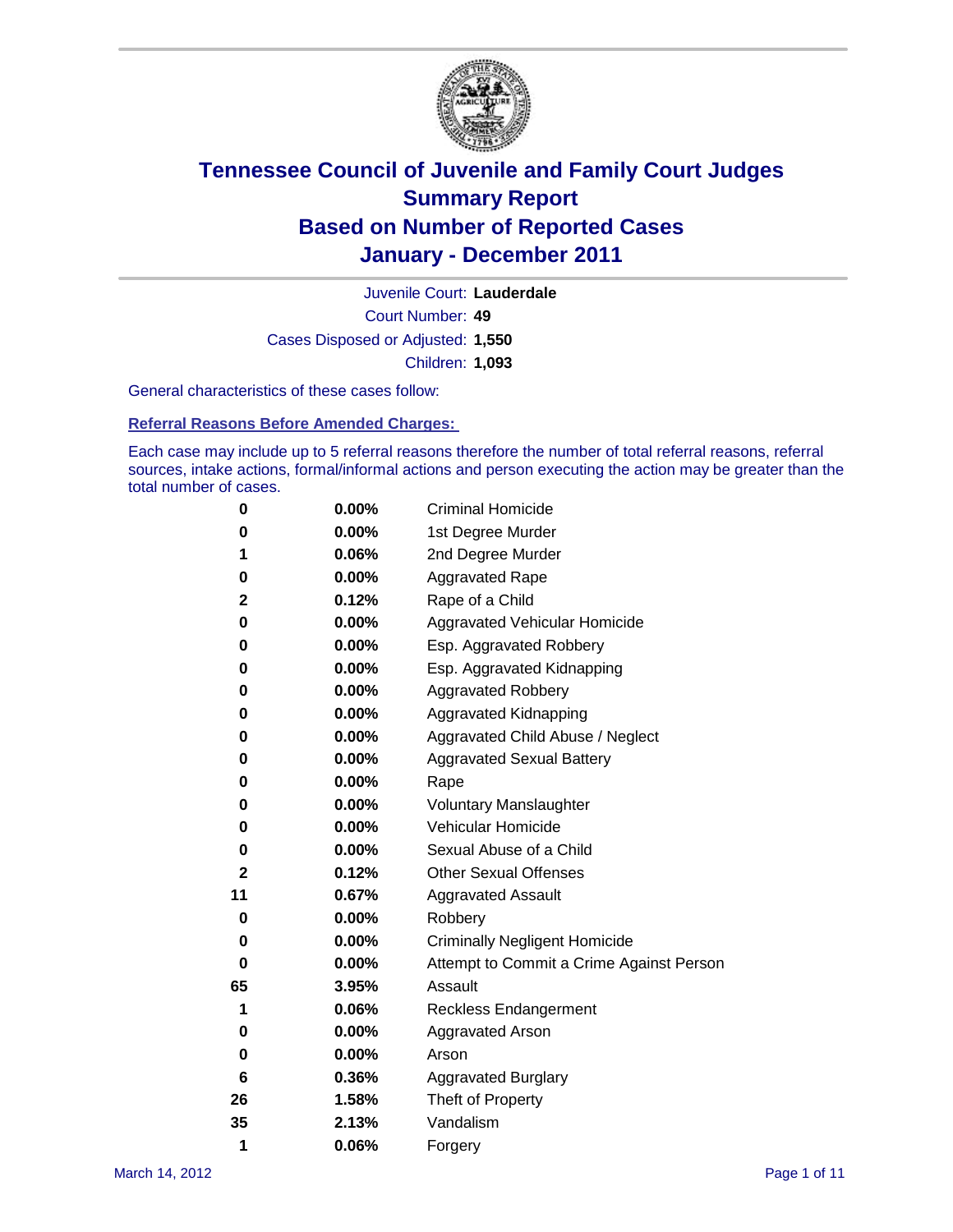

Court Number: **49** Juvenile Court: **Lauderdale** Cases Disposed or Adjusted: **1,550** Children: **1,093**

### **Referral Reasons Before Amended Charges:**

Each case may include up to 5 referral reasons therefore the number of total referral reasons, referral sources, intake actions, formal/informal actions and person executing the action may be greater than the total number of cases.

| 0           | 0.00% | <b>Worthless Checks</b>                                     |
|-------------|-------|-------------------------------------------------------------|
| 0           | 0.00% | Illegal Possession / Fraudulent Use of Credit / Debit Cards |
| 9           | 0.55% | <b>Burglary</b>                                             |
| 0           | 0.00% | Unauthorized Use of a Vehicle                               |
| 0           | 0.00% | <b>Cruelty to Animals</b>                                   |
| 0           | 0.00% | Sale of Controlled Substances                               |
| 4           | 0.24% | <b>Other Drug Offenses</b>                                  |
| 23          | 1.40% | Possession of Controlled Substances                         |
| $\bf{0}$    | 0.00% | <b>Criminal Attempt</b>                                     |
| 2           | 0.12% | Carrying Weapons on School Property                         |
| 5           | 0.30% | Unlawful Carrying / Possession of a Weapon                  |
| 0           | 0.00% | <b>Evading Arrest</b>                                       |
| 3           | 0.18% | Escape                                                      |
| 1           | 0.06% | Driving Under Influence (DUI)                               |
| 12          | 0.73% | Possession / Consumption of Alcohol                         |
| 7           | 0.43% | Resisting Stop, Frisk, Halt, Arrest or Search               |
| 0           | 0.00% | <b>Aggravated Criminal Trespass</b>                         |
| 1           | 0.06% | Harassment                                                  |
| 11          | 0.67% | Failure to Appear                                           |
| 2           | 0.12% | Filing a False Police Report                                |
| 0           | 0.00% | Criminal Impersonation                                      |
| 39          | 2.37% | <b>Disorderly Conduct</b>                                   |
| 3           | 0.18% | <b>Criminal Trespass</b>                                    |
| 0           | 0.00% | <b>Public Intoxication</b>                                  |
| 0           | 0.00% | Gambling                                                    |
| 35          | 2.13% | Traffic                                                     |
| 0           | 0.00% | <b>Local Ordinances</b>                                     |
| $\mathbf 0$ | 0.00% | Violation of Wildlife Regulations                           |
| 0           | 0.00% | Contempt of Court                                           |
| 75          | 4.56% | Violation of Probation                                      |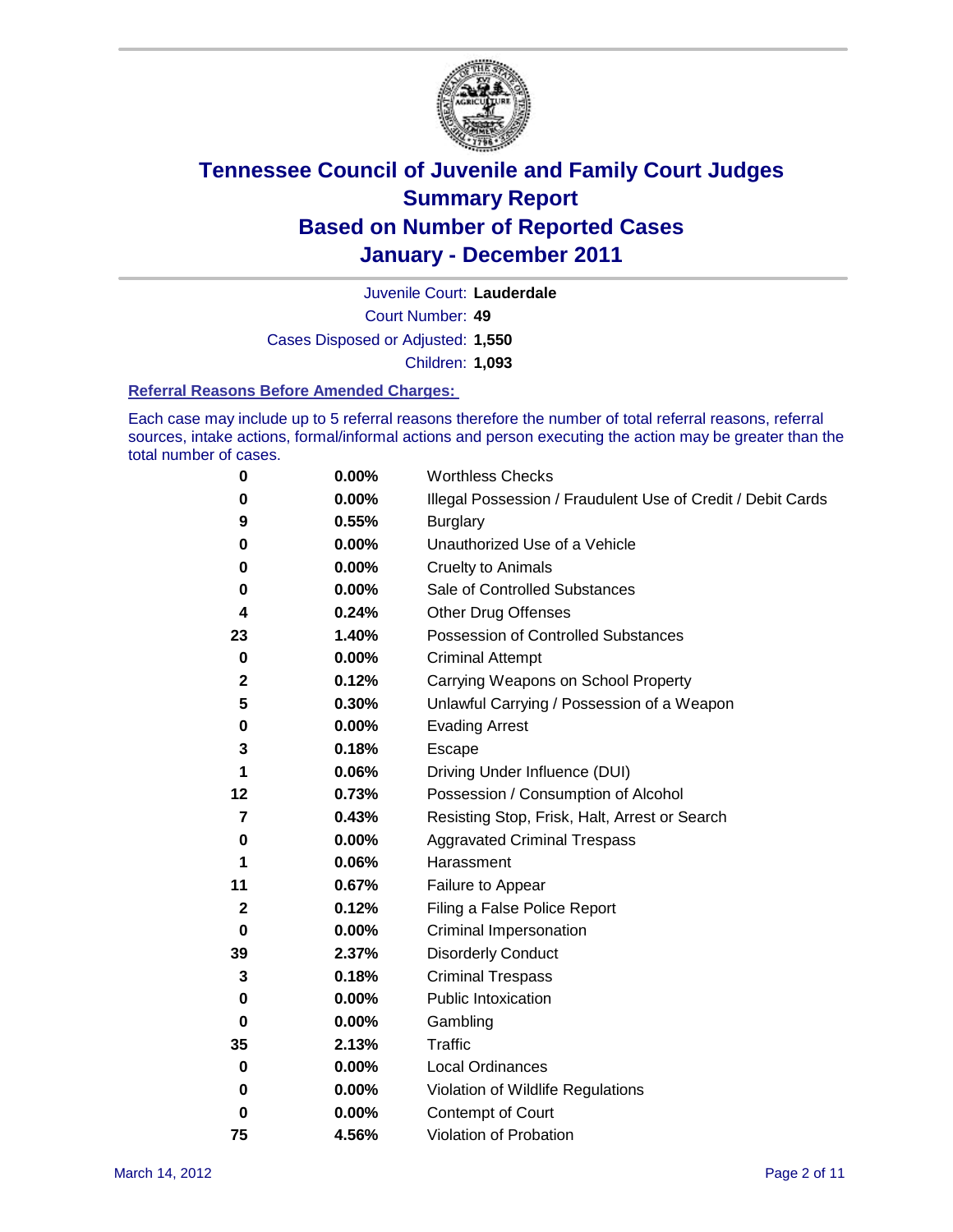

Court Number: **49** Juvenile Court: **Lauderdale** Cases Disposed or Adjusted: **1,550** Children: **1,093**

### **Referral Reasons Before Amended Charges:**

Each case may include up to 5 referral reasons therefore the number of total referral reasons, referral sources, intake actions, formal/informal actions and person executing the action may be greater than the total number of cases.

| $\mathbf{2}$ | 0.12%    | Violation of Aftercare                 |
|--------------|----------|----------------------------------------|
| 40           | 2.43%    | Unruly Behavior                        |
| 116          | 7.06%    | Truancy                                |
| 6            | 0.36%    | In-State Runaway                       |
| 0            | $0.00\%$ | Out-of-State Runaway                   |
| 5            | 0.30%    | Possession of Tobacco Products         |
| 1            | 0.06%    | Violation of a Valid Court Order       |
| 0            | $0.00\%$ | Violation of Curfew                    |
| 0            | $0.00\%$ | Sexually Abused Child                  |
| $\bf{0}$     | 0.00%    | <b>Physically Abused Child</b>         |
| 185          | 11.25%   | Dependency / Neglect                   |
| 1            | 0.06%    | <b>Termination of Parental Rights</b>  |
| 0            | 0.00%    | <b>Violation of Pretrial Diversion</b> |
| 0            | 0.00%    | Violation of Informal Adjustment       |
| 0            | $0.00\%$ | <b>Judicial Review</b>                 |
| 0            | $0.00\%$ | <b>Administrative Review</b>           |
| 0            | 0.00%    | <b>Foster Care Review</b>              |
| 27           | 1.64%    | Custody                                |
| 0            | $0.00\%$ | Visitation                             |
| 90           | 5.47%    | Paternity / Legitimation               |
| 763          | 46.41%   | Child Support                          |
| 0            | 0.00%    | <b>Request for Medical Treatment</b>   |
| 0            | 0.00%    | <b>Consent to Marry</b>                |
| 26           | 1.58%    | Other                                  |
| 1,644        | 100.00%  | <b>Total Referrals</b>                 |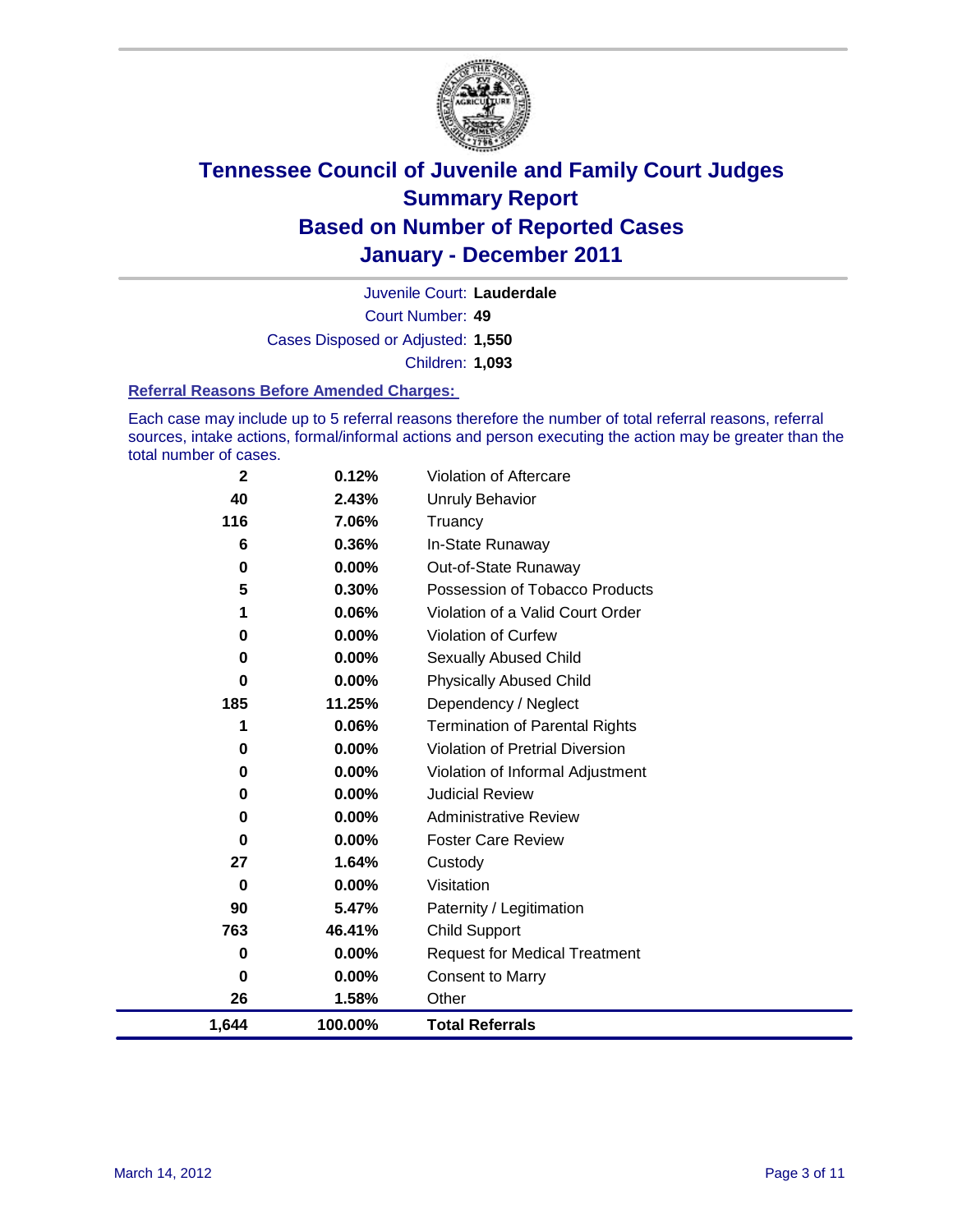

| Juvenile Court: Lauderdale |                                   |                                   |  |  |
|----------------------------|-----------------------------------|-----------------------------------|--|--|
|                            | <b>Court Number: 49</b>           |                                   |  |  |
|                            | Cases Disposed or Adjusted: 1,550 |                                   |  |  |
|                            | Children: 1,093                   |                                   |  |  |
| <b>Referral Sources: 1</b> |                                   |                                   |  |  |
| 183                        | 11.13%                            | Law Enforcement                   |  |  |
| 792                        | 48.18%                            | Parents                           |  |  |
| 135                        | 8.21%                             | Relatives                         |  |  |
| 0                          | 0.00%                             | Self                              |  |  |
| 166                        | 10.10%                            | School                            |  |  |
| 0                          | 0.00%                             | <b>CSA</b>                        |  |  |
| 172                        | 10.46%                            | <b>DCS</b>                        |  |  |
| $\bf{0}$                   | 0.00%                             | <b>Other State Department</b>     |  |  |
| 0                          | 0.00%                             | <b>District Attorney's Office</b> |  |  |
| 99                         | 6.02%                             | <b>Court Staff</b>                |  |  |
| $\bf{0}$                   | 0.00%                             | Social Agency                     |  |  |
| 15                         | 0.91%                             | <b>Other Court</b>                |  |  |
| 33                         | 2.01%                             | Victim                            |  |  |
| $\bf{0}$                   | 0.00%                             | Child & Parent                    |  |  |
| 0                          | 0.00%                             | Hospital                          |  |  |
| $\bf{0}$                   | 0.00%                             | Unknown                           |  |  |
| 49                         | 2.98%                             | Other                             |  |  |
| 1,644                      | 100.00%                           | <b>Total Referral Sources</b>     |  |  |

### **Age of Child at Referral: 2**

| 1,093    | 100.00% | <b>Total Child Count</b> |
|----------|---------|--------------------------|
| $\bf{0}$ | 0.00%   | <b>Unknown</b>           |
| 43       | 3.93%   | Ages 19 and Over         |
| 109      | 9.97%   | Ages 17 through 18       |
| 154      | 14.09%  | Ages 15 through 16       |
| 115      | 10.52%  | Ages 13 through 14       |
| 91       | 8.33%   | Ages 11 through 12       |
| 581      | 53.16%  | Ages 10 and Under        |
|          |         |                          |

<sup>1</sup> If different than number of Referral Reasons (1644), verify accuracy of your court's data.

<sup>2</sup> One child could be counted in multiple categories, verify accuracy of your court's data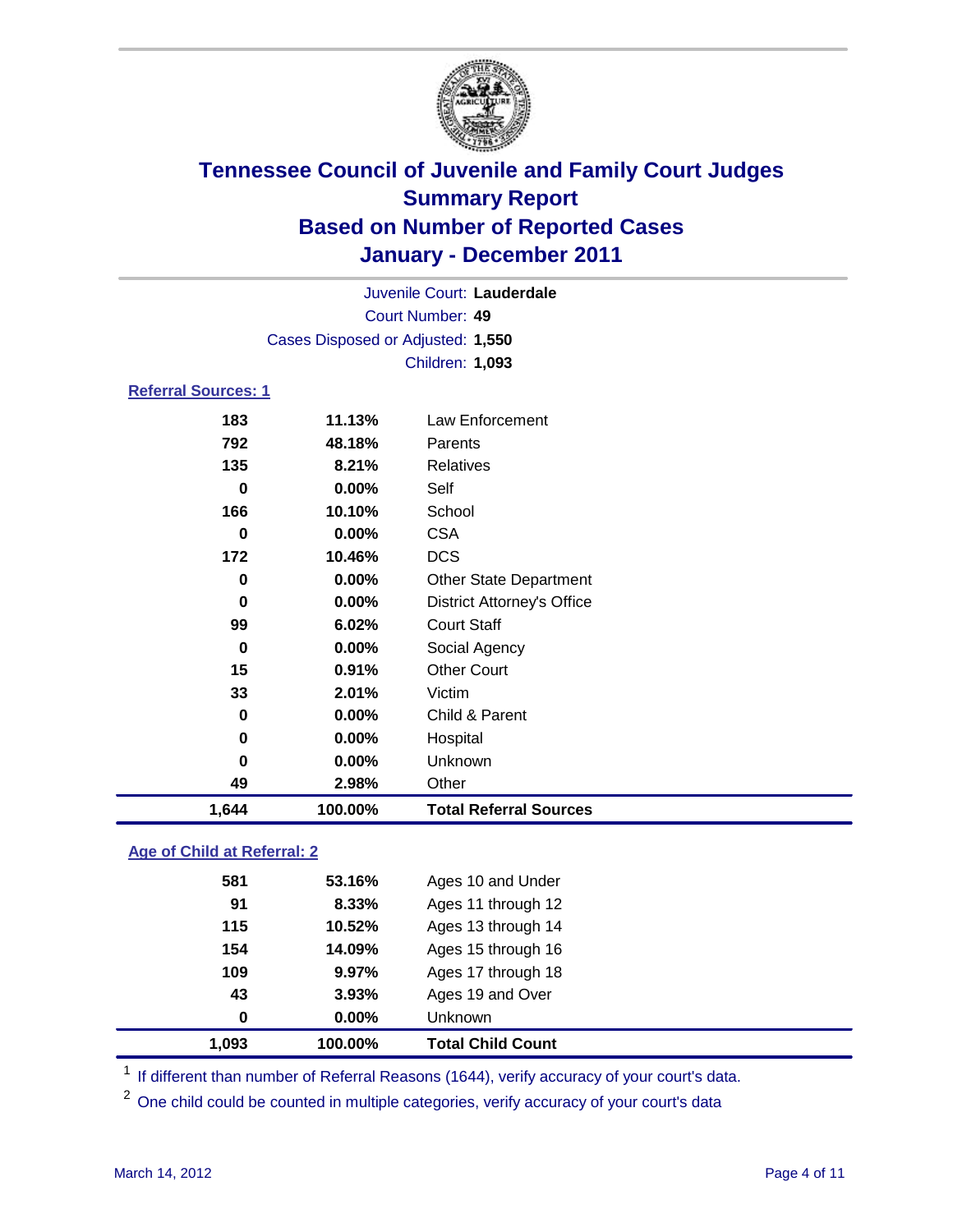

| Juvenile Court: Lauderdale              |                                   |                          |  |  |  |
|-----------------------------------------|-----------------------------------|--------------------------|--|--|--|
|                                         | Court Number: 49                  |                          |  |  |  |
|                                         | Cases Disposed or Adjusted: 1,550 |                          |  |  |  |
|                                         |                                   | Children: 1,093          |  |  |  |
| Sex of Child: 1                         |                                   |                          |  |  |  |
| 575                                     | 52.61%                            | Male                     |  |  |  |
| 518                                     | 47.39%                            | Female                   |  |  |  |
| $\mathbf 0$                             | 0.00%                             | Unknown                  |  |  |  |
| 1,093                                   | 100.00%                           | <b>Total Child Count</b> |  |  |  |
| Race of Child: 1                        |                                   |                          |  |  |  |
| 486                                     | 44.46%                            | White                    |  |  |  |
| 578                                     | 52.88%                            | African American         |  |  |  |
| $\mathbf{2}$                            | 0.18%                             | Native American          |  |  |  |
| $\mathbf 0$                             | 0.00%                             | Asian                    |  |  |  |
| 20                                      | 1.83%                             | Mixed                    |  |  |  |
| $\overline{7}$                          | 0.64%                             | Unknown                  |  |  |  |
| 1,093                                   | 100.00%                           | <b>Total Child Count</b> |  |  |  |
| <b>Hispanic Origin: 1</b>               |                                   |                          |  |  |  |
| 9                                       | 0.82%                             | Yes                      |  |  |  |
| 1,084                                   | 99.18%                            | <b>No</b>                |  |  |  |
| $\mathbf 0$                             | 0.00%                             | Unknown                  |  |  |  |
| 1,093                                   | 100.00%                           | <b>Total Child Count</b> |  |  |  |
| <b>School Enrollment of Children: 1</b> |                                   |                          |  |  |  |
| 722                                     | 66.06%                            | Yes                      |  |  |  |
| 371                                     | 33.94%                            | No                       |  |  |  |
| $\mathbf 0$                             | 0.00%                             | Unknown                  |  |  |  |
| 1,093                                   | 100.00%                           | <b>Total Child Count</b> |  |  |  |

<sup>1</sup> One child could be counted in multiple categories, verify accuracy of your court's data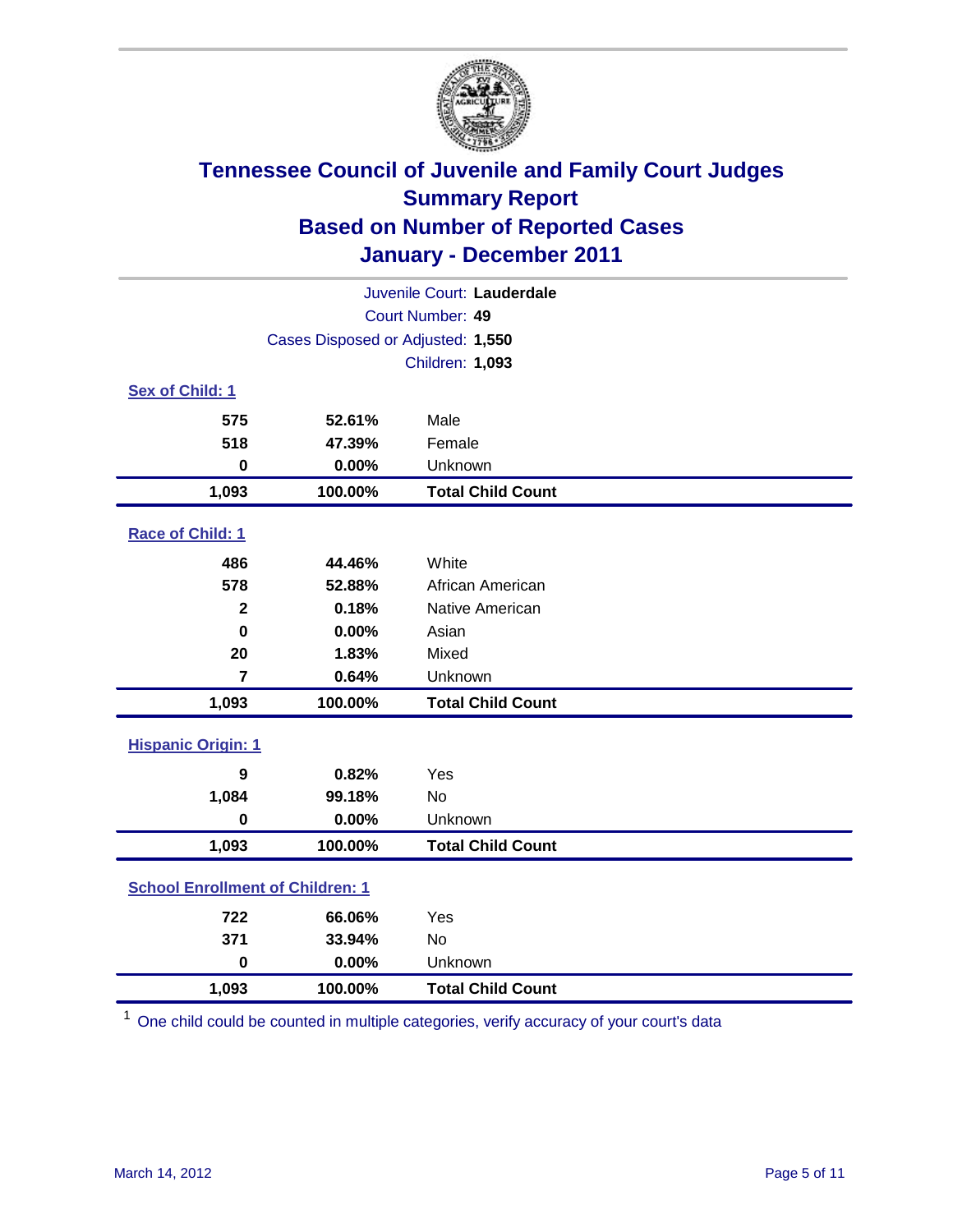

Court Number: **49** Juvenile Court: **Lauderdale** Cases Disposed or Adjusted: **1,550** Children: **1,093**

### **Living Arrangement of Child at Time of Referral: 1**

| 1,093 | 100.00%  | <b>Total Child Count</b>     |
|-------|----------|------------------------------|
| 5     | 0.46%    | Other                        |
| 0     | $0.00\%$ | <b>Unknown</b>               |
| 66    | 6.04%    | Independent                  |
| 0     | $0.00\%$ | In an Institution            |
| 0     | $0.00\%$ | In a Residential Center      |
| 18    | 1.65%    | In a Group Home              |
| 21    | 1.92%    | With Foster Family           |
| 1     | $0.09\%$ | With Adoptive Parents        |
| 129   | 11.80%   | <b>With Relatives</b>        |
| 66    | 6.04%    | With Father                  |
| 715   | 65.42%   | <b>With Mother</b>           |
| 12    | 1.10%    | With Mother and Stepfather   |
| 8     | 0.73%    | With Father and Stepmother   |
| 52    | 4.76%    | With Both Biological Parents |
|       |          |                              |

### **Type of Detention: 2**

| 1,550 | 100.00%  | <b>Total Detention Count</b> |  |
|-------|----------|------------------------------|--|
| 0     | $0.00\%$ | Other                        |  |
| 1,503 | 96.97%   | Does Not Apply               |  |
| 0     | $0.00\%$ | Unknown                      |  |
| 0     | $0.00\%$ | <b>Psychiatric Hospital</b>  |  |
| 0     | 0.00%    | Jail - No Separation         |  |
| 0     | $0.00\%$ | Jail - Partial Separation    |  |
| 0     | 0.00%    | Jail - Complete Separation   |  |
| 47    | 3.03%    | Juvenile Detention Facility  |  |
| 0     | $0.00\%$ | Non-Secure Placement         |  |
|       |          |                              |  |

<sup>1</sup> One child could be counted in multiple categories, verify accuracy of your court's data

<sup>2</sup> If different than number of Cases (1550) verify accuracy of your court's data.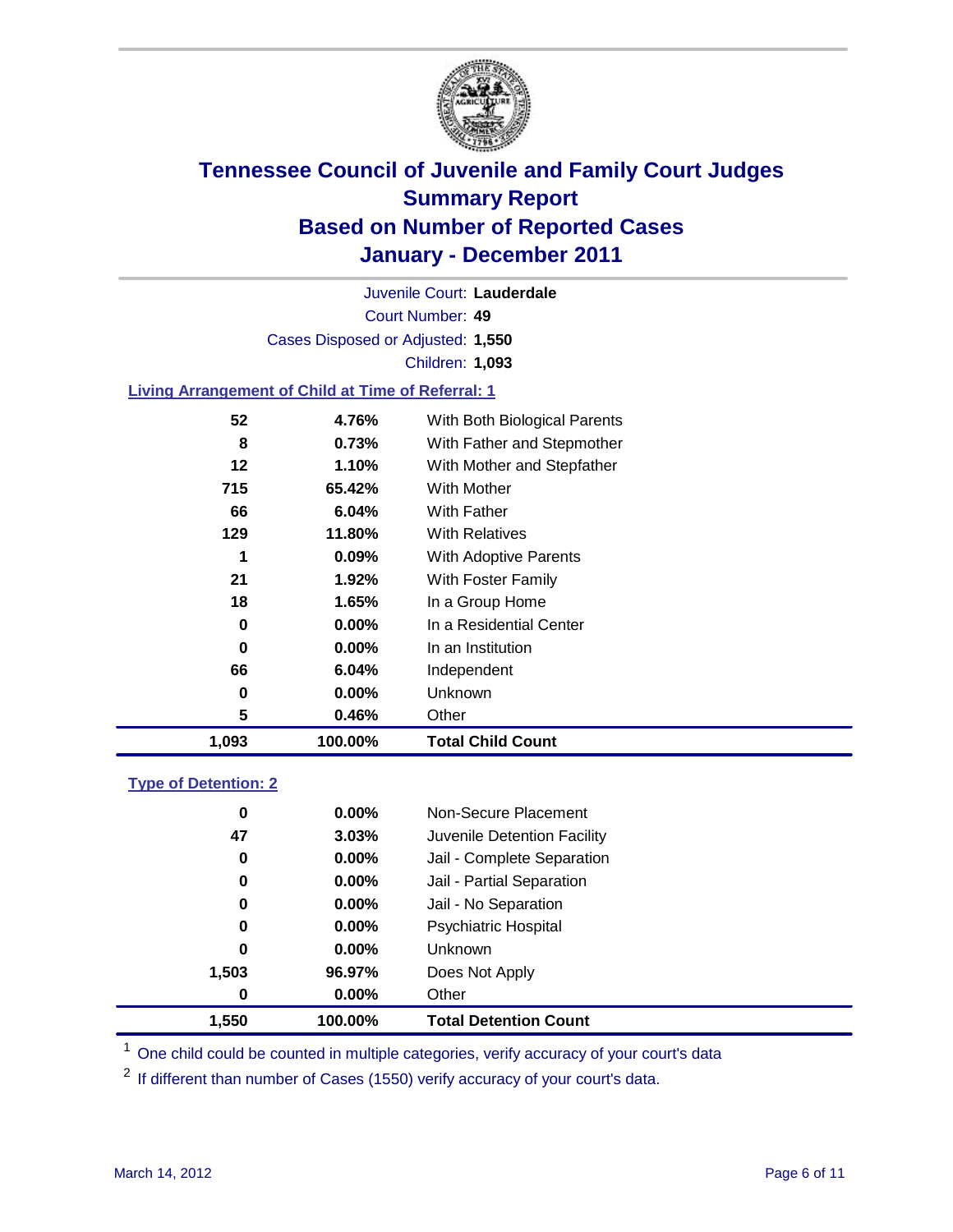

|                                                    | Juvenile Court: Lauderdale        |                                      |  |  |
|----------------------------------------------------|-----------------------------------|--------------------------------------|--|--|
| Court Number: 49                                   |                                   |                                      |  |  |
|                                                    | Cases Disposed or Adjusted: 1,550 |                                      |  |  |
|                                                    |                                   | Children: 1,093                      |  |  |
| <b>Placement After Secure Detention Hearing: 1</b> |                                   |                                      |  |  |
| 28                                                 | 1.81%                             | Returned to Prior Living Arrangement |  |  |
| $\bf{0}$                                           | 0.00%                             | Juvenile Detention Facility          |  |  |
| $\bf{0}$                                           | 0.00%                             | Jail                                 |  |  |
| 20                                                 | 1.29%                             | Shelter / Group Home                 |  |  |
| 0                                                  | 0.00%                             | Foster Family Home                   |  |  |
| 1                                                  | 0.06%                             | Psychiatric Hospital                 |  |  |
| 0                                                  | 0.00%                             | Unknown                              |  |  |
| 1,501                                              | 96.84%                            | Does Not Apply                       |  |  |
| 0                                                  | 0.00%                             | Other                                |  |  |
| 1,550                                              | 100.00%                           | <b>Total Placement Count</b>         |  |  |
| <b>Intake Actions: 2</b>                           |                                   |                                      |  |  |
| 1,570                                              | 95.50%                            | <b>Petition Filed</b>                |  |  |
| 45                                                 | 2.74%                             | <b>Motion Filed</b>                  |  |  |
| 28                                                 | 1.70%                             | <b>Citation Processed</b>            |  |  |
| 0                                                  | 0.00%                             | Notification of Paternity Processed  |  |  |
| $\bf{0}$                                           | 0.00%                             | Scheduling of Judicial Review        |  |  |
| 0                                                  | 0.00%                             | Scheduling of Administrative Review  |  |  |
| 0                                                  | 0.00%                             | Scheduling of Foster Care Review     |  |  |
| 0                                                  | 0.00%                             | Unknown                              |  |  |
| 0                                                  | 0.00%                             | Does Not Apply                       |  |  |
| 1                                                  | 0.06%                             | Other                                |  |  |
| 1,644                                              |                                   |                                      |  |  |

<sup>1</sup> If different than number of Cases (1550) verify accuracy of your court's data.

<sup>2</sup> If different than number of Referral Reasons (1644), verify accuracy of your court's data.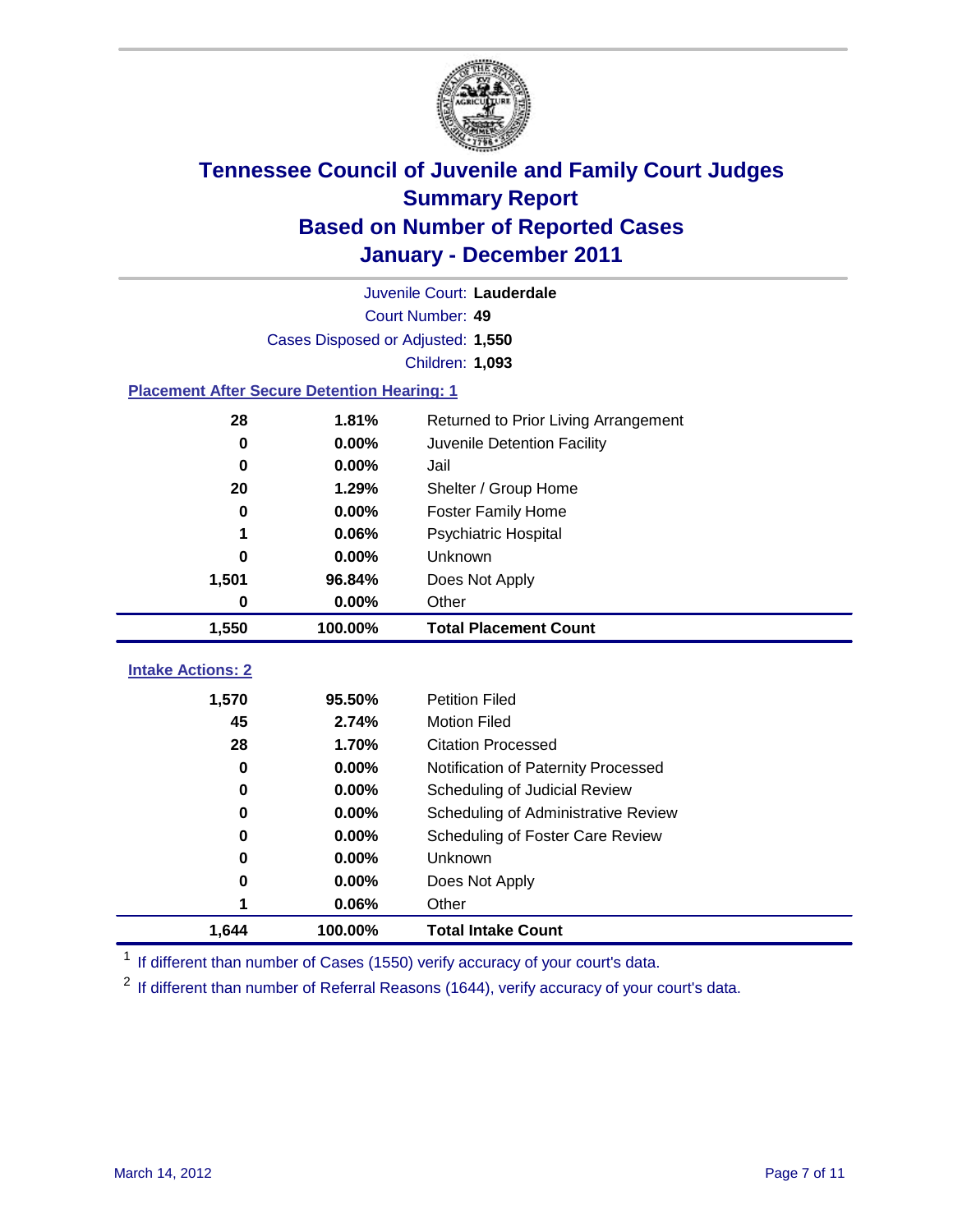

Court Number: **49** Juvenile Court: **Lauderdale** Cases Disposed or Adjusted: **1,550** Children: **1,093**

### **Last Grade Completed by Child: 1**

| 0                                       | 0.00%   | Too Young for School         |
|-----------------------------------------|---------|------------------------------|
| 0                                       | 0.00%   | Preschool                    |
| 44                                      | 4.03%   | Kindergarten                 |
| 52                                      | 4.76%   | 1st Grade                    |
| 51                                      | 4.67%   | 2nd Grade                    |
| 26                                      | 2.38%   | 3rd Grade                    |
| 50                                      | 4.57%   | 4th Grade                    |
| 36                                      | 3.29%   | 5th Grade                    |
| 45                                      | 4.12%   | 6th Grade                    |
| 86                                      | 7.87%   | 7th Grade                    |
| 53                                      | 4.85%   | 8th Grade                    |
| 85                                      | 7.78%   | 9th Grade                    |
| 82                                      | 7.50%   | 10th Grade                   |
| 57                                      | 5.22%   | 11th Grade                   |
| $\pmb{0}$                               | 0.00%   | 12th Grade                   |
| 0                                       | 0.00%   | Non-Graded Special Ed        |
| 0                                       | 0.00%   | <b>GED</b>                   |
| 81                                      | 7.41%   | Graduated                    |
| 337                                     | 30.83%  | <b>Never Attended School</b> |
| 8                                       | 0.73%   | Unknown                      |
| $\mathbf 0$                             | 0.00%   | Other                        |
| 1,093                                   | 100.00% | <b>Total Child Count</b>     |
| <b>Enrolled in Special Education: 1</b> |         |                              |

| 1,093                                     | 100.00%  | <b>Total Child Count</b> |  |
|-------------------------------------------|----------|--------------------------|--|
| 0                                         | $0.00\%$ | Unknown                  |  |
| 1.070                                     | 97.90%   | No                       |  |
| 23                                        | 2.10%    | Yes                      |  |
| <u>Einvilled III Opeelal Education. T</u> |          |                          |  |

One child could be counted in multiple categories, verify accuracy of your court's data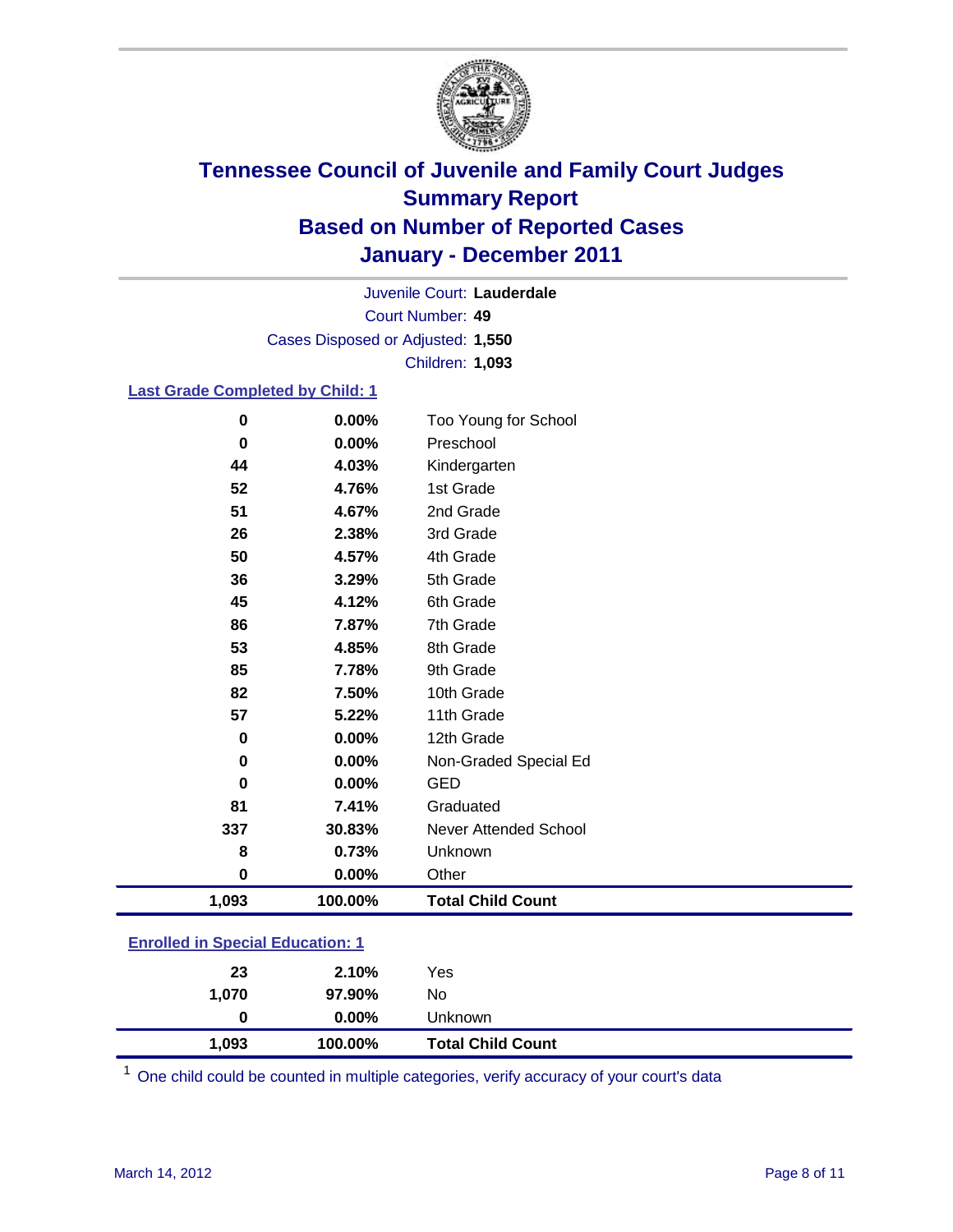

|                              | Juvenile Court: Lauderdale        |                           |  |  |
|------------------------------|-----------------------------------|---------------------------|--|--|
|                              | Court Number: 49                  |                           |  |  |
|                              | Cases Disposed or Adjusted: 1,550 |                           |  |  |
|                              | Children: 1,093                   |                           |  |  |
| <b>Action Executed By: 1</b> |                                   |                           |  |  |
| 1,554                        | 94.53%                            | Judge                     |  |  |
| $\bf{0}$                     | $0.00\%$                          | Magistrate                |  |  |
| 90                           | 5.47%                             | <b>YSO</b>                |  |  |
| 0                            | $0.00\%$                          | Other                     |  |  |
| 0                            | 0.00%                             | Unknown                   |  |  |
| 1,644                        | 100.00%                           | <b>Total Action Count</b> |  |  |

### **Formal / Informal Actions: 1**

| 54    | 3.28%    | Dismissed                                        |
|-------|----------|--------------------------------------------------|
| 0     | $0.00\%$ | Retired / Nolle Prosequi                         |
| 328   | 19.95%   | <b>Complaint Substantiated Delinquent</b>        |
| 123   | 7.48%    | <b>Complaint Substantiated Status Offender</b>   |
| 52    | 3.16%    | <b>Complaint Substantiated Dependent/Neglect</b> |
| 0     | $0.00\%$ | <b>Complaint Substantiated Abused</b>            |
| 0     | $0.00\%$ | <b>Complaint Substantiated Mentally III</b>      |
| 90    | 5.47%    | Informal Adjustment                              |
| 0     | $0.00\%$ | <b>Pretrial Diversion</b>                        |
| 0     | $0.00\%$ | <b>Transfer to Adult Court Hearing</b>           |
| 0     | $0.00\%$ | Charges Cleared by Transfer to Adult Court       |
| 996   | 60.58%   | Special Proceeding                               |
| 0     | $0.00\%$ | <b>Review Concluded</b>                          |
| 1     | $0.06\%$ | Case Held Open                                   |
| 0     | $0.00\%$ | Other                                            |
| 0     | $0.00\%$ | <b>Unknown</b>                                   |
| 1,644 | 100.00%  | <b>Total Action Count</b>                        |

<sup>1</sup> If different than number of Referral Reasons (1644), verify accuracy of your court's data.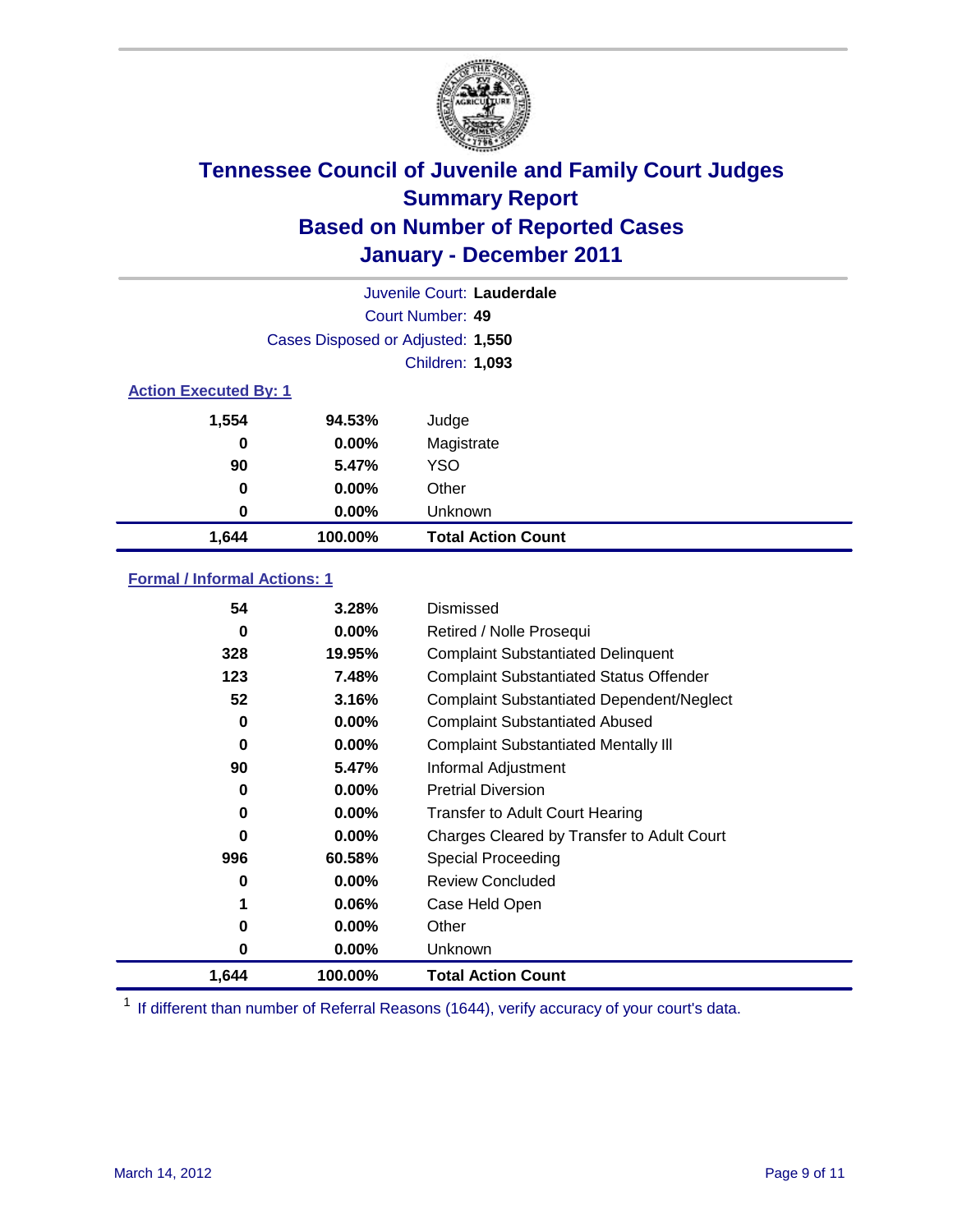

|                       |                                   | Juvenile Court: Lauderdale                            |
|-----------------------|-----------------------------------|-------------------------------------------------------|
|                       |                                   | Court Number: 49                                      |
|                       | Cases Disposed or Adjusted: 1,550 |                                                       |
|                       |                                   | Children: 1,093                                       |
| <b>Case Outcomes:</b> |                                   | There can be multiple outcomes for one child or case. |
| 283                   | 7.56%                             | <b>Case Dismissed</b>                                 |
| 2                     | 0.05%                             | Case Retired or Nolle Prosequi                        |
| 86                    | 2.30%                             | Warned / Counseled                                    |
| 72                    | 1.92%                             | <b>Held Open For Review</b>                           |
| 73                    | 1.95%                             | Supervision / Probation to Juvenile Court             |
| 0                     | 0.00%                             | <b>Probation to Parents</b>                           |
| 0                     | 0.00%                             | Referral to Another Entity for Supervision / Service  |
| 54                    | 1.44%                             | Referred for Mental Health Counseling                 |
| 33                    | 0.88%                             | Referred for Alcohol and Drug Counseling              |
| 0                     | 0.00%                             | Referred to Alternative School                        |
| 0                     | 0.00%                             | Referred to Private Child Agency                      |
| 0                     | 0.00%                             | Referred to Defensive Driving School                  |
| 27                    | 0.72%                             | Referred to Alcohol Safety School                     |
| 0                     | 0.00%                             | Referred to Juvenile Court Education-Based Program    |
| 51                    | 1.36%                             | Driver's License Held Informally                      |
| 0                     | 0.00%                             | <b>Voluntary Placement with DMHMR</b>                 |
| 0                     | 0.00%                             | <b>Private Mental Health Placement</b>                |
| 0                     | 0.00%                             | <b>Private MR Placement</b>                           |
| 0                     | 0.00%                             | Placement with City/County Agency/Facility            |
| 0                     | 0.00%                             | Placement with Relative / Other Individual            |
| 129                   | 3.45%                             | Fine                                                  |
| 190                   | 5.07%                             | <b>Public Service</b>                                 |
| 18                    | 0.48%                             | Restitution                                           |
| 0                     | 0.00%                             | <b>Runaway Returned</b>                               |
| 131                   | 3.50%                             | No Contact Order                                      |
| 0                     | $0.00\%$                          | Injunction Other than No Contact Order                |
| 43                    | 1.15%                             | <b>House Arrest</b>                                   |
| 166                   | 4.43%                             | <b>Court Defined Curfew</b>                           |
| 0                     | 0.00%                             | Dismissed from Informal Adjustment                    |
| 0                     | 0.00%                             | <b>Dismissed from Pretrial Diversion</b>              |
| 0                     | 0.00%                             | <b>Released from Probation</b>                        |
| 0                     | 0.00%                             | <b>Transferred to Adult Court</b>                     |
| 0                     | $0.00\%$                          | <b>DMHMR Involuntary Commitment</b>                   |